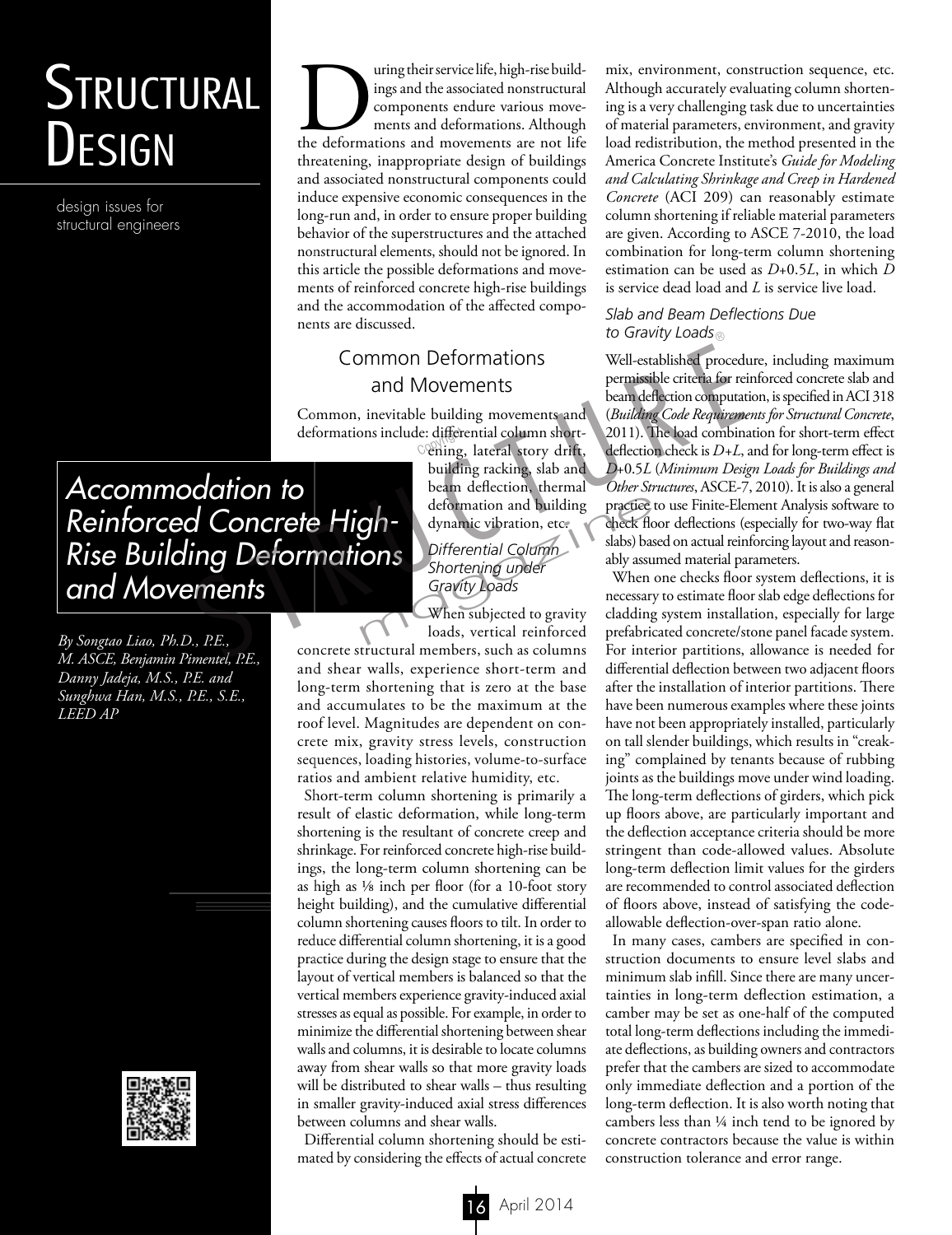#### *Building Drift and Associated Racking Due to Lateral Loads*

Transient lateral loads acting on buildings induce not only horizontal story drifts but also temporary shortening and elongation of vertical members. As a result, transient dynamic racking of the building is to be expected during the service life of buildings. Allowances for building cladding systems and interior partitions should be provided to accommodate the transient story drift and dynamic racking motions under both wind loads and seismic loads.

Allowable seismic story drift criteria are given in ASCE 7 and vary with seismic risk category and the seismic force resisting structural system types (ASCE 7-2010). The building seismic design story drift is computed first by using the prescribed seismic design load through elastic analysis, and then adjusted with deflection multiplication factor  $C_d$  and seismic importance factor *I<sub>r</sub>*. This nonlinear seismic story drift is compared with the relative seismic glass fallout limit (∆*fallout*), which is determined with the dynamic test method recommended by the American Architectural Manufacturers Association (AAMA).

Different from the seismic story drift requirements, the building story drift ratio limit for wind design is not explicitly specified in building codes and is usually taken as 1/600 ~ 1/400 based on decades of design practice. Depending on the sensitivity of nonstructural elements to building lateral story drift, the lateral design loads for wind story drift check can be chosen as 10-year, 50-year and 100-year return periods respectively. The choice of return period should be governed by local code requirements and design engineer's judgment. If 10-year return period design loads are used, the story drift ratio limit should be more stringent than the conventional drift criteria when the cladding systems are same. It is a typical design practice that 50-year return period wind design loads are used for story drift check, along with the commonly used inter-story drift ratio limit 1/400 for high-rise buildings.

#### *Temperature-induced Deformation*

Expansion/contraction of building members and facade systems due to temperature variation can induce large internal forces if they are constrained. Brittle façade systems, which are sensitive to thermal movements, tend to experience larger temperature oscillation and expansion joints (soft joints) should be provided. For roof parapets, relief joints are recommended to control the location of cracks because the parapets are usually exposed to weather and experience extreme temperature variation during the building's service life cycle.

In large scale cast-in-place reinforced concrete podium areas or mat foundation slabs, where the concrete floor expansion and contraction are restrained by structural elements such as foundation walls, control strips should be provided for cracking control.

#### *Building Dynamic Vibrations*

There are two main types of dynamic vibration issues in building service life: wind-induced building acceleration and floor vibration. Both may cause resident discomfort depending on tenants' sensitivity to the motions, and can be reduced to a reasonable limit through wellplanned structural design by adjusting building stiffness, mass and damping (for instance, introducing supplementary damping systems).

Although floor vibration usually needs to be checked for light structures such as steel framed floor systems, long span castin-place reinforced concrete floor systems in-place reinforced concrete floor systems<br>could vibrate uncomfortably as well when subjected to gymnastic exercise or mechanical equipments vibration. A simple guideline was suggested to identify potential vibration problem by checking natural frequency of floor systems. However, controlling the floor fundamental frequency alone may result in uneconomic design of long-span reinforced concrete floor systems. To limit the long span reinforced concrete floor vibrations, structural stiffness, mass and damping should all be considered, and floor Finite Element dynamic analysis is recommended with realistic boundary conditions and reasonably assumed damping ratio at the design stage. with seismic risk caterating structural<br>
right restation. If<br>
recressionic introducing supplementary damping (for instance,<br>
reaction and derivation of column show that introducing supplementary damping systems).<br>
Legibri must<br>blem by checking natural frequency of<br>blem by checking natural frequency of<br>or systems. However, controlling the floor<br>instal<br>damental frequency alone may result in<br>economic design of long-span reinforced<br>acrete floor

Peak accelerations and peak torsional velocities at the topmost occupied floor of a high-rise building under wind loading should be checked to avoid excessive resident discomfort. Approximate estimation formula was given in *National Building Code of Canada* (NBCC); however, in many cases wind tunnel testing companies are hired to estimate the peak accelerations based on wind tunnel test results from scaled building models. In addition to building stiffness, mass distribution, damping and building geometry can be adjusted to reduce the peak accelerations and peak torsional velocities.

## Affected Components and Measures to Accommodate Building Movements

Because of inevitable building deformations and movements, the structure itself and the associated nonstructural components must be appropriately designed in order to ensure proper serviceability performance.

#### *Floor Elevation Correction*

Building floor elevation "loss" and floor tilting are expected due to the differential column shortening and should be addressed. During the construction process, the concrete subcontractor should adjust formworks to the prescribed slab elevations in construction documents to level out the to-be-constructed floor, and compensate for the immediate shortening and a portion of long-term shortening of vertical members. The concrete sub-contractor should monitor floor elevations from a fixed base to make sure that reinforced concrete vertical structural members are shortening in an orderly fashion. In the long run, the magnitude of column shortening for a 10-foot story height residential building can be as high as 1/8 inch per floor, which accumulate to be largest at building's roof level. Usually, the long-term absolute floor elevation "loss" is ignored as long as appropriate soft joints or connections are provided for other nonstructural components. When the long-term absolute floor elevations must be maintained, it is suggested to specify lumped elevation corrections every several floors. In this case, façade fabrication and installation should also be adjusted accordingly.

#### *Façade System*

Façade systems are inherently sensitive to building movements; therefore, great care and good communication between the structural engineer and the façade designer is needed to avoid unexpected façade damage in the building's service life (e.g. connection failure, non-uniformities and irregularities of joints, misalignment of faces and panel fallout), especially when the façade system is composed of large prefabricated concrete/stone panels, or includes panels of dissimilar materials. Prior to cladding installation, a new survey should be taken from a fixed base at the ground floor to establish new benchmarks to divide the available soft joints equally between the existing typical floor levels.

Additional long-term building deformations and transient movements will continue to occur after the façade installation. Because long-term deformation and deflection are time-dependent, it is important for the designer to be informed as to when and how the façade system will be installed, in order to prescribe recommended joint sizes. To reduce the façade joint size, the installation of the façade system may need to be arranged to a later construction stage so that a larger portion of the long-term deflection and deformation can occur before installation.

After installation of the façade system, the soft joint or adjusting device for prefabricated cladding system should accommodate the